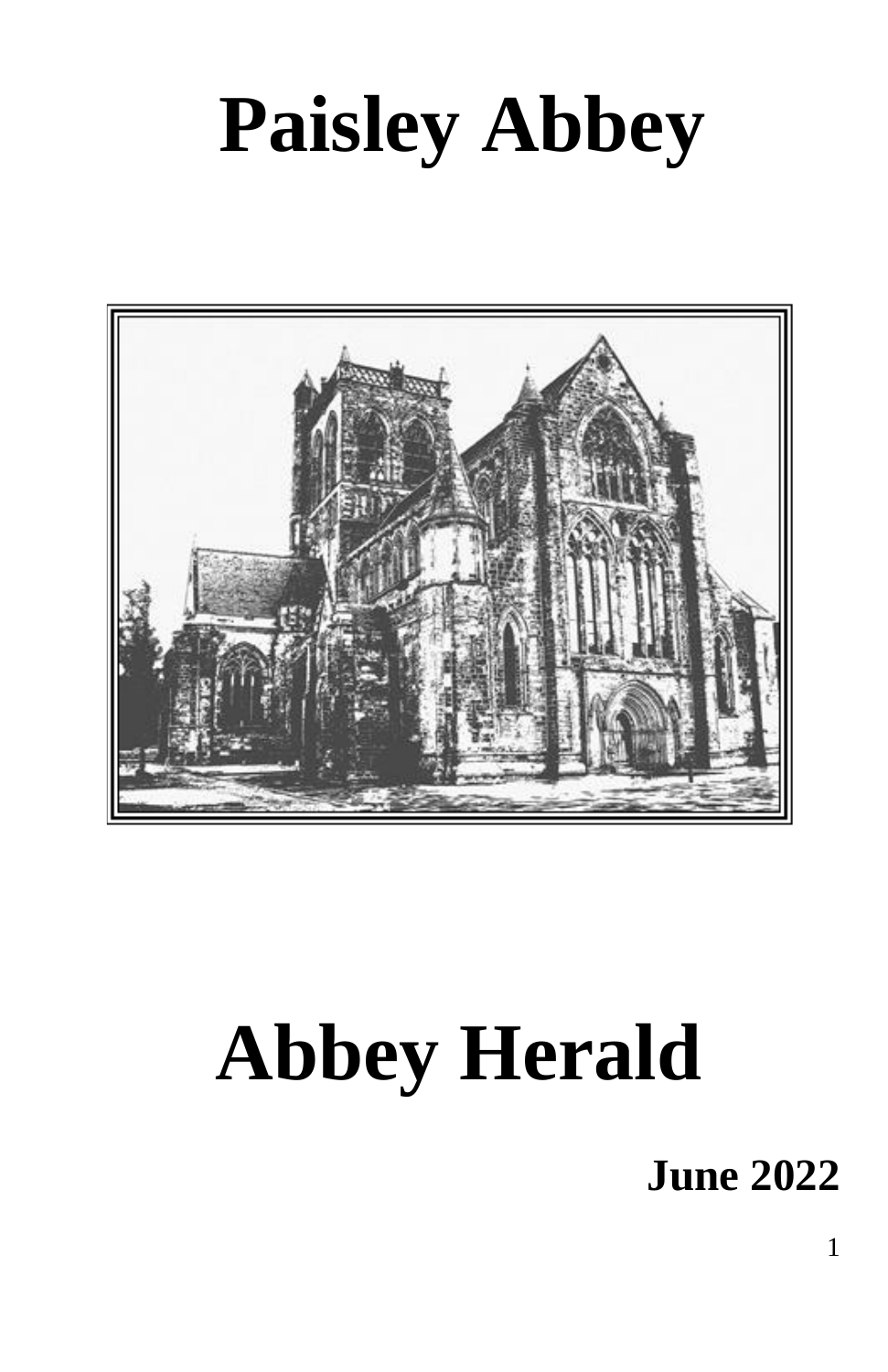*Even the sparrow finds a home, and the swallow a nest for herself, where she may lay her young, at your altars, O LORD of hosts, my King and my God.* (Psalm 84:3)

We cannot escape the news at the moment of the awful plight of those fleeing Ukraine because it is so unsafe to live there. The message I hear from those who have arrived in the UK is that they are very grateful to be here and to be safe, but they would much prefer to be at home, with their families, in the places where in the past they have felt the most comfortable.

I don't know about you, but I am sometimes relieved to get back home after a spell away, even though I might be returning from a holiday. It is good to be somewhere where we feel safe and secure and are surrounding by familiar things.

I love the verse above which is from Psalm 84. The sparrows and swallows all can find their home where they feel comfortable enough to lay their young. We are very lucky to have sparrows nesting in the eaves of the manse. I love seeing them flying about with twigs and moss for their nests and food for their young.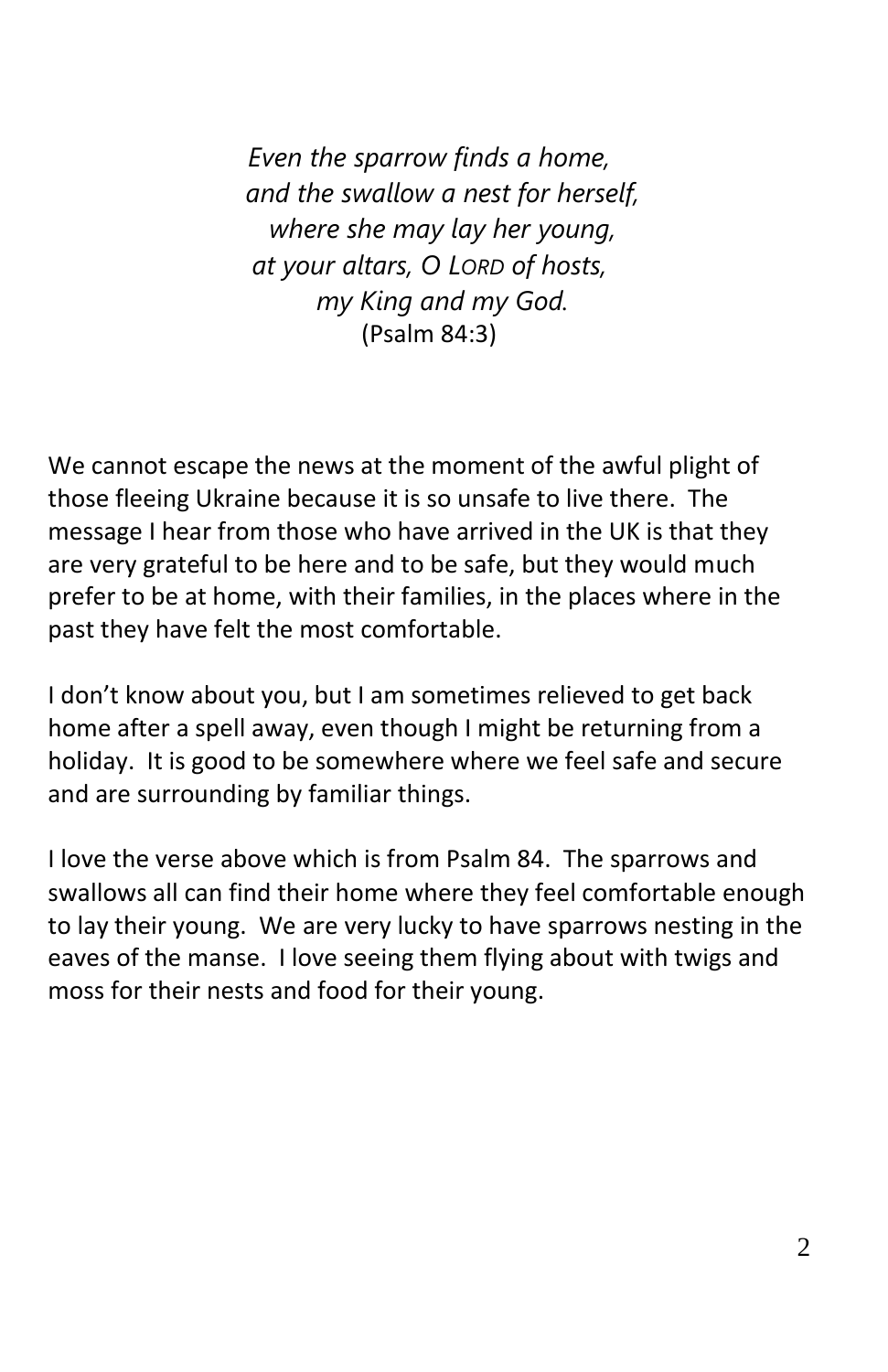We are very grateful for our new manse which is now feeling like home. We have more or less unpacked (just a few boxes to go) and are settling in. The dogs love the garden; there is plenty of space for them to run around and also to sun themselves and we are close to Brodie Park too. The cat also likes to sit at the windows and watch the world go by, that is when he is awake!

The house itself was built in the 1880s and was used as a doctor's surgery over a number of years in the mid/late 20<sup>th</sup> century. My study was where the doctor saw his patients and our library was the waiting room. It is in a very quiet position with not many cars going by and it is a very friendly neighbourhood.

So, it is great to be able to settle into a new house, to feel comfortable and be surrounded by our familiar things.

I hope you all have a good summer and if you are going away, that you have a good and refreshing break and ready to return to all that is familiar at home.

Elspeth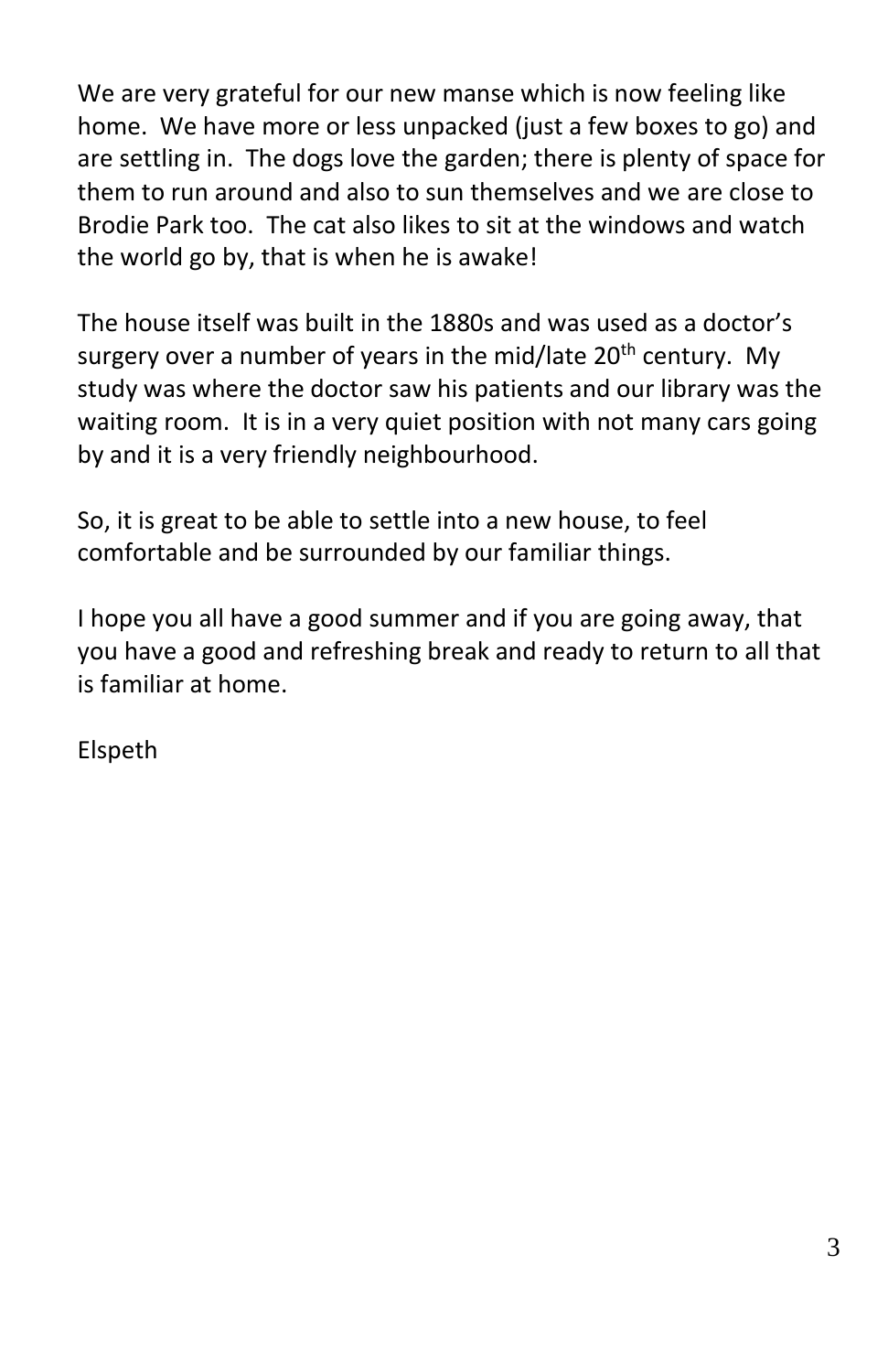# **PARISH REGISTER – MAY 2022**

#### **Baptism**

15 May Theodore Bertie McPherson

#### **New Members**

Anne & Gordon Wallace

### **ANNUAL CHURCH MEETING**

The stated annual meeting will take place after the morning service on Sunday 12 June.

All members are invited to attend the meeting when the Abbey's Annual Accounts for 2021 will be presented and there will be the opportunity for questions.

#### **CHRISTIAN AID**

The total collected for Christian Aid was £460 .77 Thanks to all who donated.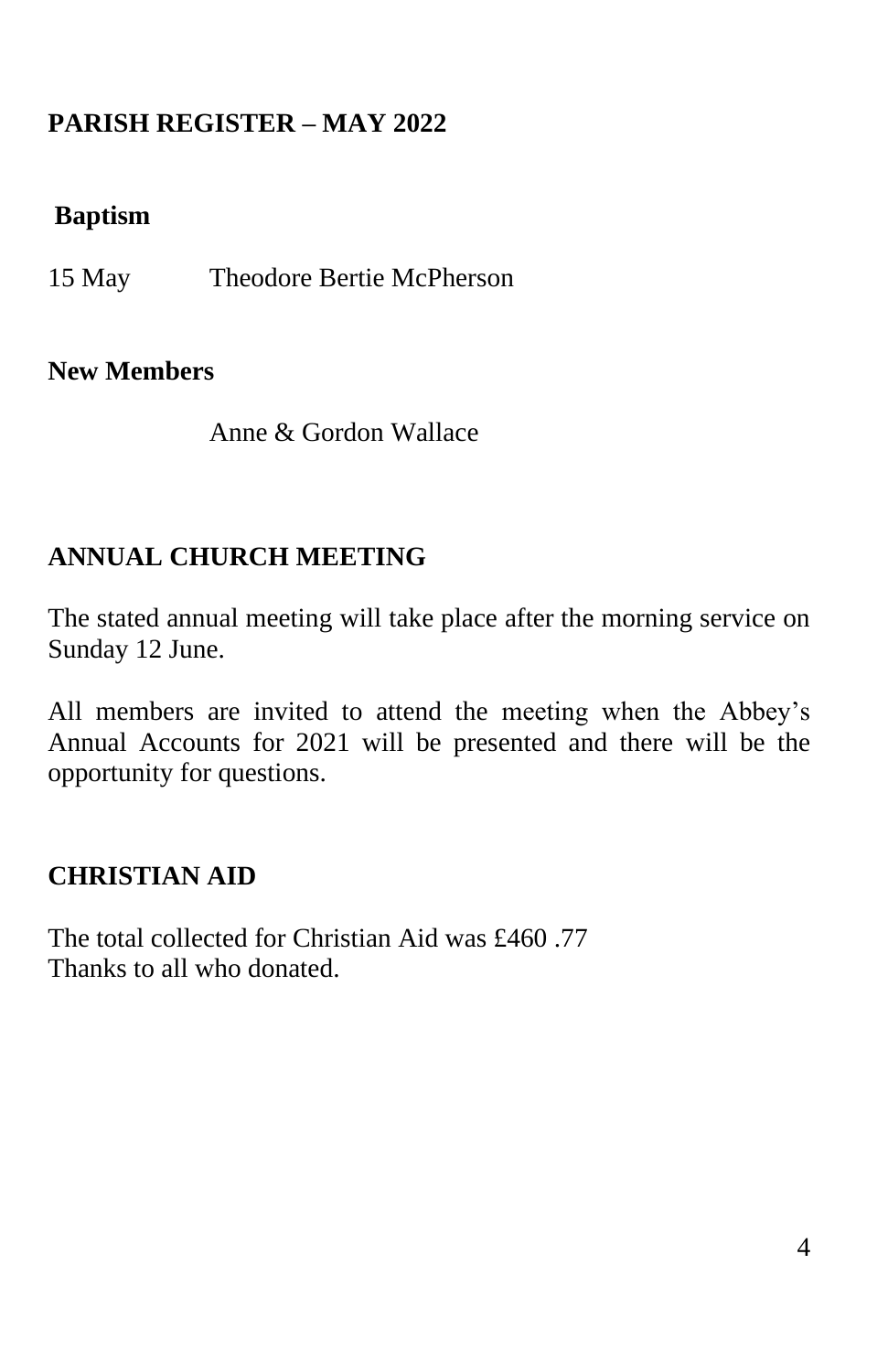# **LENT APPEAL 2022**

The Abbey Lent Appeals have become almost a permanent part of the financial landscape and this year raised £6,800. With Gift Aid the total will be over £8,000.

This was a great effort by the congregation and reflects the love that our members have for our wonderful church, taking in the services, ministry, pastoral care, music and the buildings.

The money raised will go towards meeting our commitment to the Church of Scotland and as you know this is increasingly difficult in a time when inflation is at its highest level for many years. Therefore, it is essential that regular weekly and monthly income is not only maintained but increased where possible.

Following the Covid 19 restrictions, the Abbey is slowly getting back to normal with our staff and volunteers working hard to restore visitor numbers and to make our wonderful suite of buildings a desirable place to hold concerts, recitals and meetings.

It is essential that these take place to augment the regular giving by Abbey members.

We are convinced that the Abbey has a great future but that will need the input and co-operation from all its congregation.

Therefore, many thanks for you generous giving towards our Lent Appeal 2022.

> Stewart McDougall Treasurer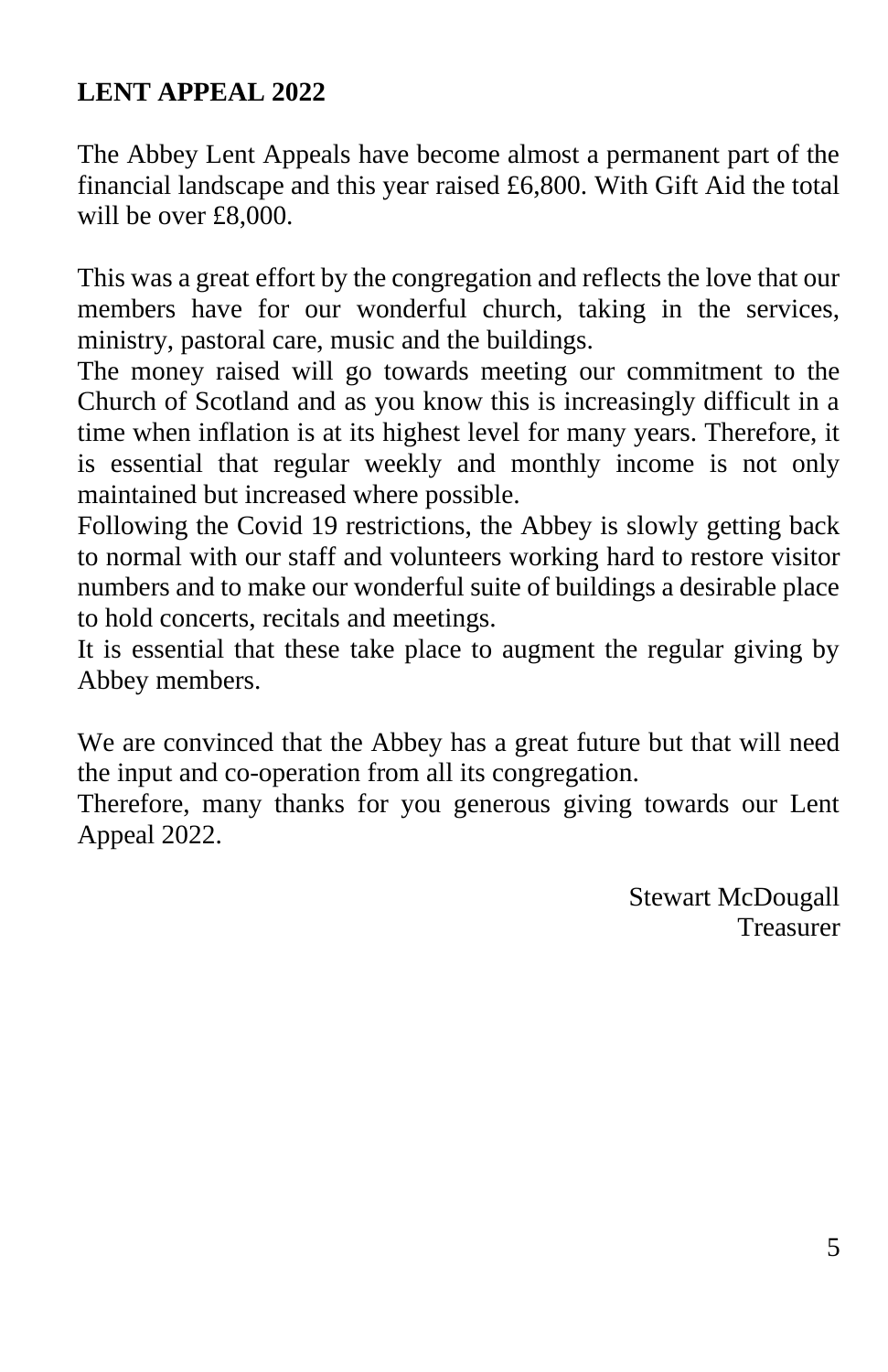# **DATES FOR YOUR DIARY**

#### **NYCOS Renfrewshire Summer Concert**

Wednesday 8 June at 7 pm Tickets (adult £8 & under 26 - £5) available from [www.nycos.co.uk/events](http://www.nycos.co.uk/events)

#### **LUNCHTIME RECITAL**

Saturday 11 June at 12.30 pm Peter Shepherd (Assistant Organist, Paisley Abbey) Tickets £5 payable at the door

#### **BRADFORD YOUTH ORCHESTRA (in aid of Accord Hospice)**

Sunday 24 July at 4 pm Tickets £5 available at the door

#### **EDINBURGH YOUTH ORCHESTRA**

Thursday 4 August at 7.30 pm More details to follow

#### **NATIONAL YOUTH ORCHESTRA OF SCOTLAND**

Duruflé Requiem Sunday 21 August at 7.30 pm Tickets (adult £8 & under 26 - £5) available from [www.nycos.co.uk/events](http://www.nycos.co.uk/events)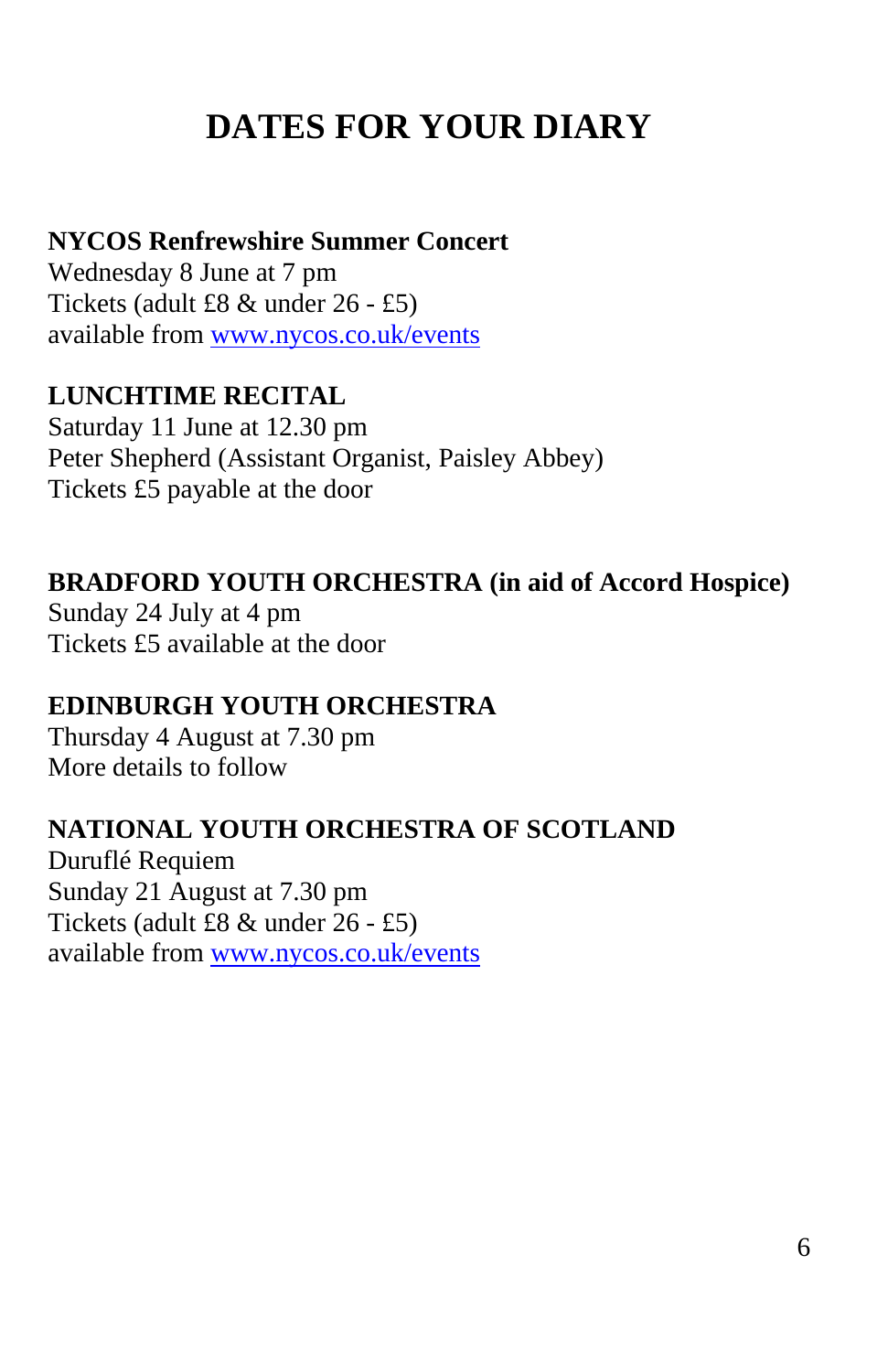# **ART EXHIBITION**

An exhibition of the work of Paisley artist Audrey Hawthorne will open on Saturday 28th May - Friday 24th June. Audrey has exhibited with the Royal Society of Watercolourists in Edinburgh and was elected an artist member of Paisley Art Institute in 2001. Audrey will be attending the opening on Saturday, from 2pm - 3.30pm, where many of her works will be available to purchase.

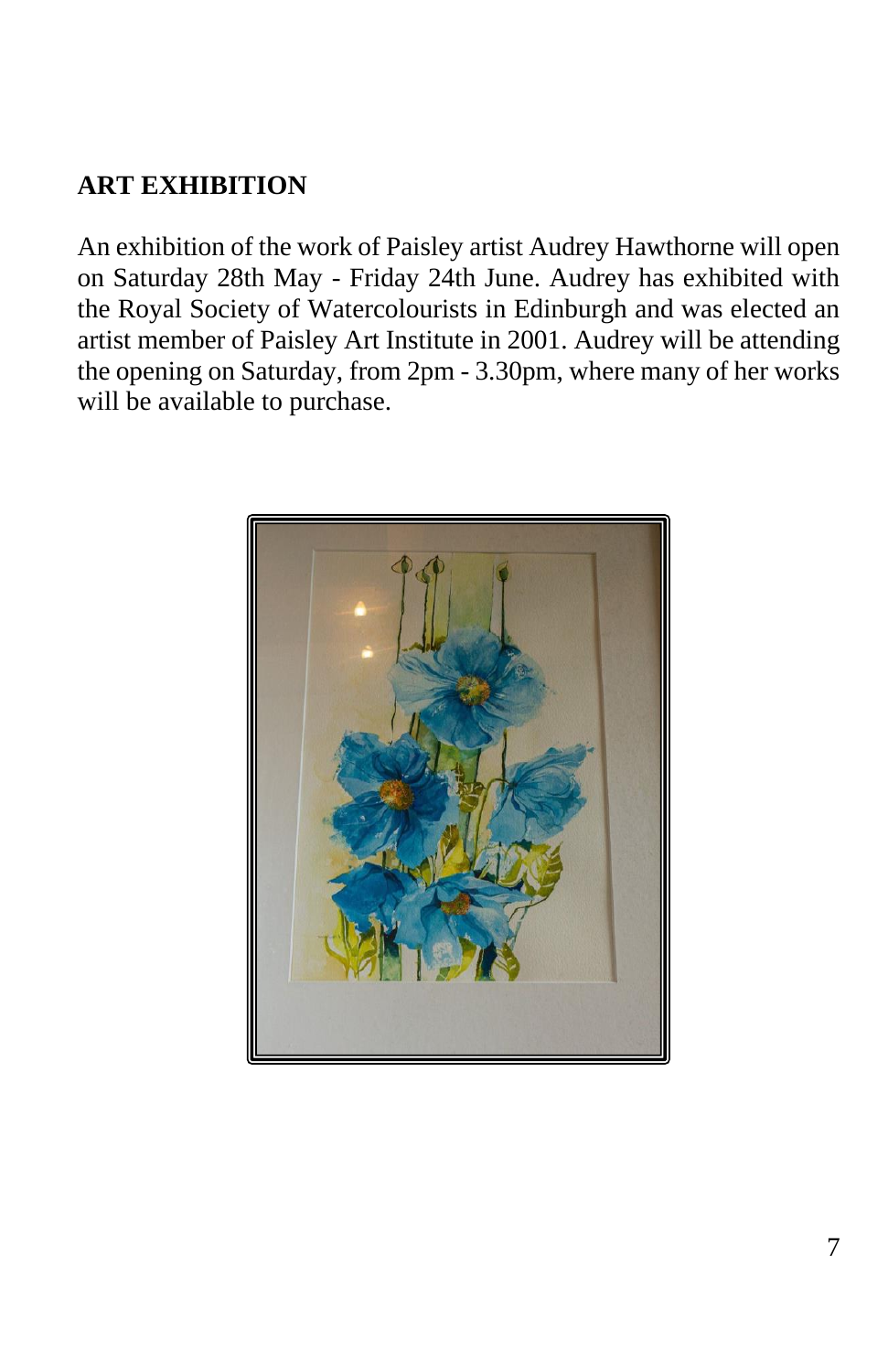# **VIRTUAL KILT WALK**

This will take place in early October 2022.People might like to support the Abbey by registering, being sponsored, and benefitting from the 50% top up from Sir Tom Hunter.

# **AUCTION AND VINTAGE TEA EVENT**

We hope to hold a Handbag and Vintage Tea Event in the autumn – watch the website and Abbey Herald for details.

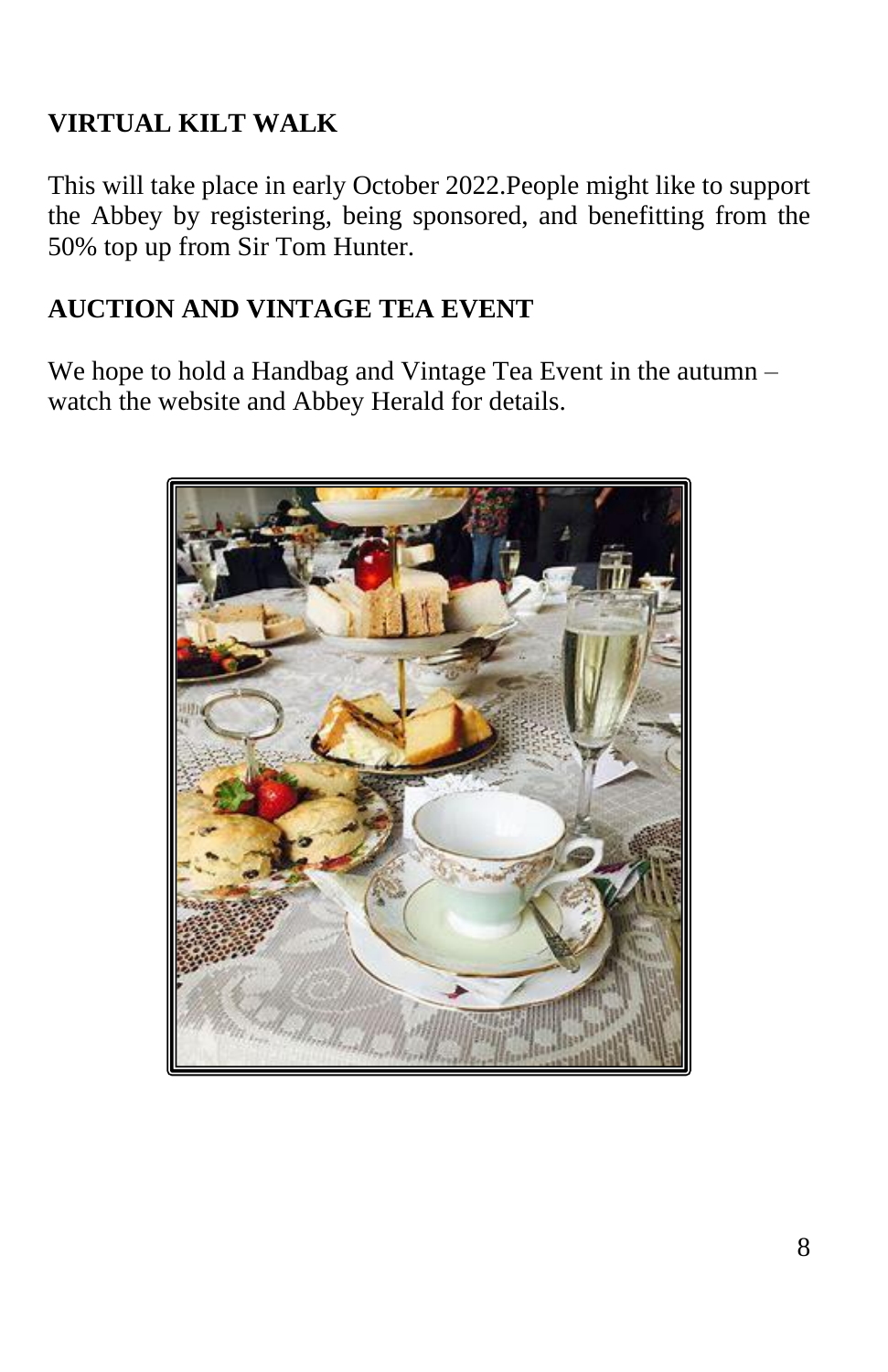# **DEALS IN THE ABBEY SHOP**

For the shopaholics we have a new range of Sheila Fleet jewellery in stock and also taken in a new range of confectionary by traditional chocolate makers Threepwood Fayre, based in Beith. Their vintage van was selling sweets at the Food Festival. Bags of handmade chocolates and tablet are only £2.50, so no excuse for not treating yourself!!

#### **FOODBANK**

The next collection will be on 26 June, and we will still collect through July and August as some families find the holiday period difficult when there are no school meals.

Thanks to all who donate cash and goods.

Margaret Sharp

#### **THANK YOU**

I wish to say thank to everyone who sent cards and good wishes for my  $60<sup>th</sup>$  birthday.

It was most kind of everyone and much appreciated.

Thank you

Fiona Small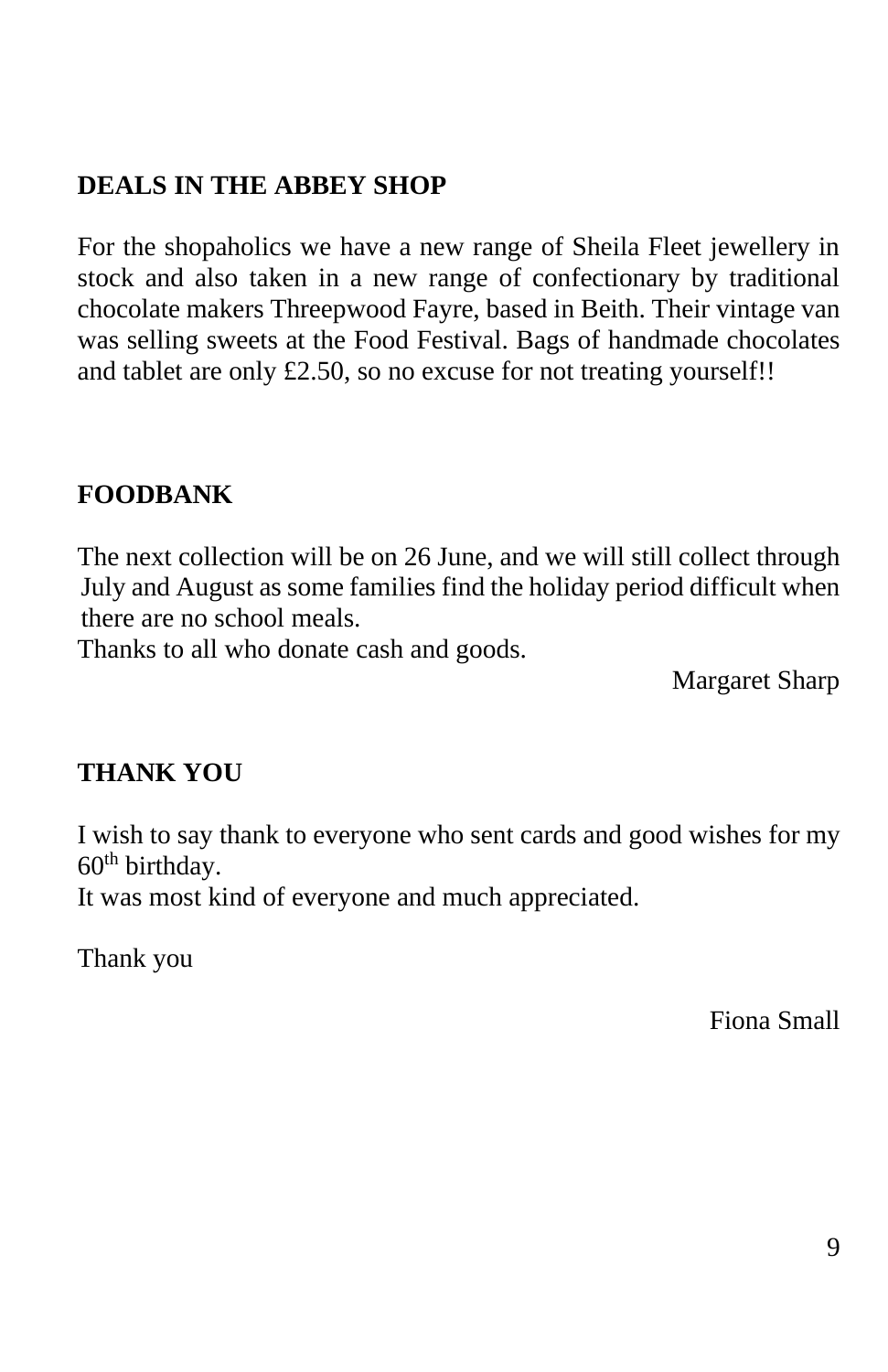# **SIX-LETTER CONNECTING WORDS COMPETION**

The Competition was drawn during the Christian Aid Lunch on 14<sup>th</sup> May by the Minister and the winners were. First - Michael Craig of the Isle of Man and runner-up – Jess McFaulds of Castle-Douglas. Congratulations to them and to everyone else who sent in all-correct answers.

The answers are:

- 1) TEA **LEAVES (or BREAKS) –** OUT:
- 2) FALSE - **CLAIMS -** ADJUSTOR:
- 3) BLACK **CHERRY** BRANDY:
- 4) LEAD **PENCIL –** SHARPENER:
- 5) LAST **MINUTE (or SECOND)**  HAND:
- 6) TWIN **SISTER** ACT:
- 7) AIR –**TRAVEL**  AGENT:
- 8) LOOSE **CANNON**  FODDER:
- 9) ROCK **BOTTOM** DRAWER:
- 10) SHOE **POLISH**  OFF:
- 11) SITTING **PRETTY -** MUCH:
- 12) TRACK **RECORD –** PLAYER**:**
- 13) SECOND **NATURE**  TRAIL:
- 14) BIG **CHEESE**  GRATER:
- 15) STOCK **MARKET**  RESEARCH:
- 16) RECORDING **STUDIO**  FLAT:
- 17) MARATHON **RUNNER -** BEAN:
- 18) GOOD **FRIDAY –** NIGHT:
- 19) QUEEN **MOTHER -** TONGUE
- 20) JULIUS **CAESAR**  SALAD.

Thanks to everyone who contributed in any  $way - by$  giving a donation, by sending in an entry or simply by filling in the clues just for fun. I hope it was enjoyable.

Again, congratulations to the 2 winners and particular thanks to them who, although not members of Paisley Abbey and like so many others, support our Abbey so generously through their continuing participation in these little quizzes. We greatly appreciate that support. Thank you all. SGC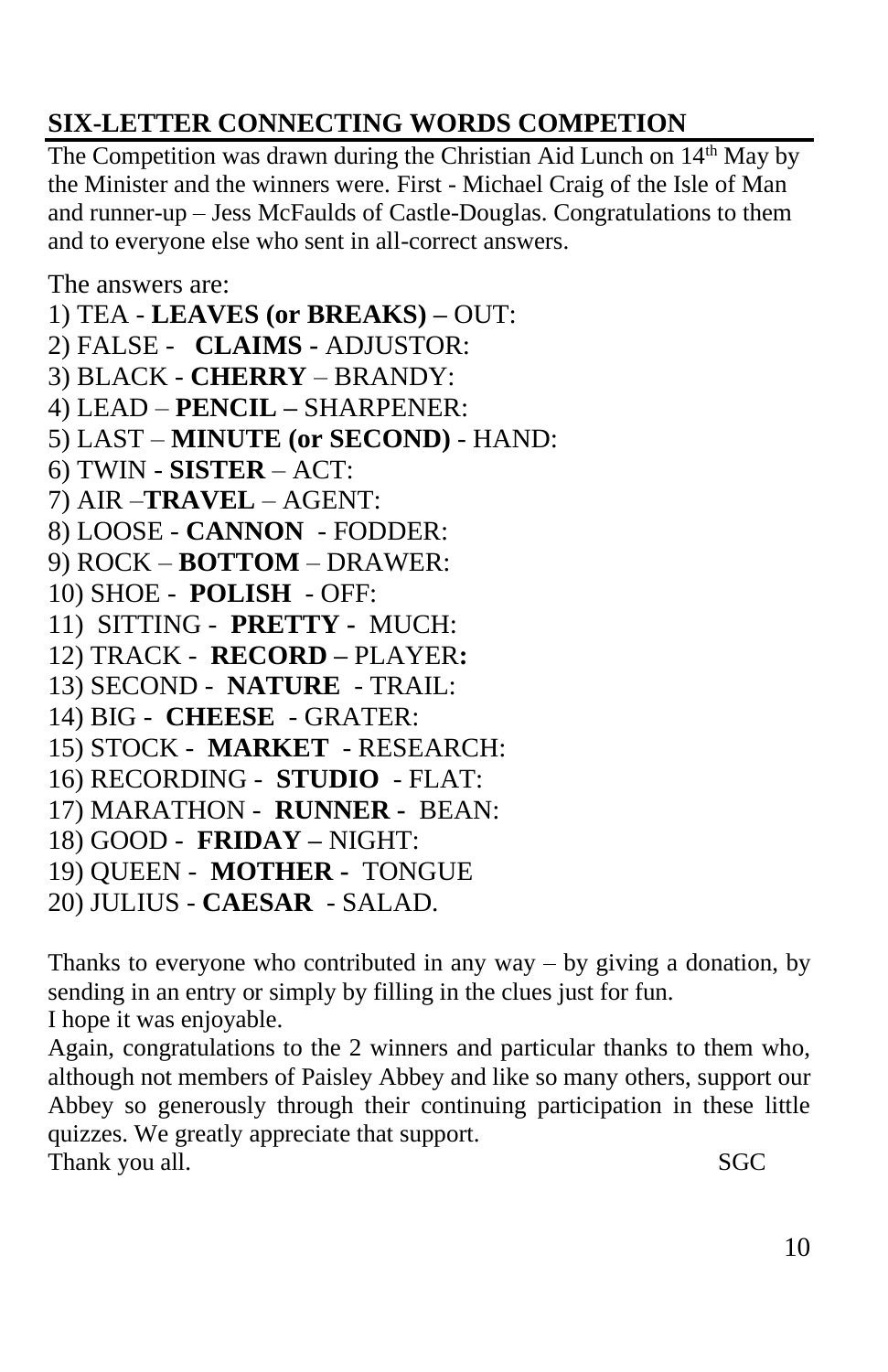# **MUSIC FOR JUNE**

| 5 June 2022<br>$11$ am          | Day of Pentecost                       |               |  |
|---------------------------------|----------------------------------------|---------------|--|
| Introit                         | If ye love me                          | Tallis        |  |
| Psalm 104                       |                                        |               |  |
| Anthem                          | I was glad                             | Parry         |  |
| <b>12 June 2022</b>             | <b>Trinity Sunday</b>                  |               |  |
| $11 \text{ am}$                 | <b>Morning Service</b>                 |               |  |
| Psalm 8                         |                                        |               |  |
| Te Deum                         | Vaughan Williams in G                  |               |  |
| Anthem                          | Data est mihi omnis potestas MacMillan |               |  |
| $4.00$ pm                       | <b>Choral Evensong</b>                 |               |  |
| Responses                       | McPhee                                 |               |  |
| Psalm 73 1-3.16-29              |                                        |               |  |
| Canticles                       | Dyson in D                             |               |  |
| Anthem                          | O beata Trinitas                       | Philips       |  |
| <b>19 June 2022</b>             | <b>Trinity 1</b>                       |               |  |
| 11.00 am                        | <b>Morning Service</b>                 |               |  |
| The Lord bless you and keep you |                                        | <b>McPhee</b> |  |
| Psalm 22 19-28                  |                                        |               |  |
| Anthem                          | Lobe den Herrn                         | Schütz        |  |
| <b>26 June 2022</b>             | <b>Trinity 2</b>                       |               |  |
| 11.00 am                        | Holy Communion                         |               |  |
| Communion setting               | Vaughan Williams in G minor            |               |  |
| Psalm 16                        |                                        |               |  |
| Anthem                          | O Lord, give thy Holy Spirit Tallis    |               |  |